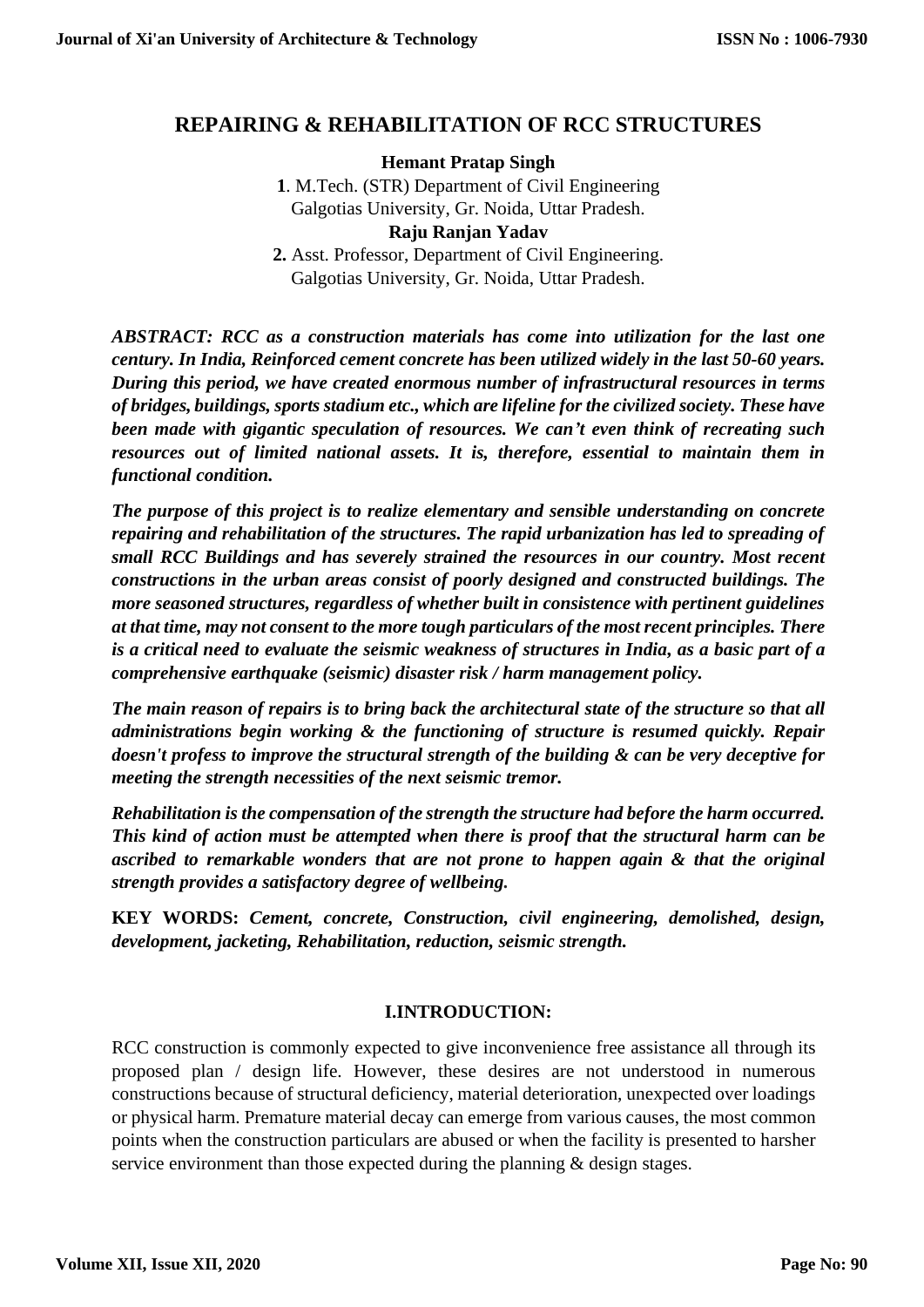The existing structure approaching its functionality life & showing indication of breakdown does calls for specialized intercession for improving their life & to maintain a strategic distance from any unintentional disappointment because of seismic occasion or other structural reason. Physical harm can likewise emerge from fire, explosion – as well as from restraints, both internal & external, against structural movement. Except in extraordinary cases, most of the structures expect Rehabilitation to meet its utilitarian prerequisites by appropriate repair techniques.

Post the specialized assessment / evaluation of such structures, the choice to repair or supplant a structure or its segment must be taken. This must be in consistence with economy, construction feasibility & according to most recent patterns and strategies.

## **The methodology towards Rehabilitation of any structure can be categorized in following steps & activities.**

- Performing Structural Audit of the structure.
- Evaluating different retrofitting alternatives, materials, possibility & economy.
- Performing structural computations & capacity demand proportion for structural members.
- Suggesting retrofitting/construction system & getting the restoration of the structure done.
- Post retrofitting tests on the structure.

## **II. RESEARCH BACKGROUND ON REPAIRS & REHABILITATION OF RCC BUILDING:**

- CPWD, New Delhi concluded in his studies that Buildings & other structures have a certain useful life, which depends on the specifications adopted. The huge number of monuments, which are loved legacy (cherished heritage) structures have stood well throughout some undefined time frame. However, a portion of these have given indications of misery because old enough, aggressive natural environment/ industrial pollution, modern contamination and so on.
- S.S. Chandar Str. Er., Structural Department, MWH Global, Bajaj Brand View, Wakdewadi, Pune, Maharashtra, India. In 2014 expressed that the engineering which involves in modifying the existing buildings for structural behaviour without hampering its basic intent of use is termed as retrofitting.
- Dr.Anand S. Arya, FNA, FNAE, FIE (Professor Emeritus, Dept. of Eq. Engineering, IIT Roorkee) Chairman, BIS Committee CED 39 National Seismic Advisor (EVR) Ministry of Home Affairs. In June 2006 stated that Introducing new load bearing members including foundations to relieve the already loaded members. Jacking operations may be needed in this process. He also said that one of the strengthening methods includes adding new structural elements to an existing structure to increase the lateral force capacity. Shear walls & steel bracing can be added as new elements to increase the strength and stiffness of the structure.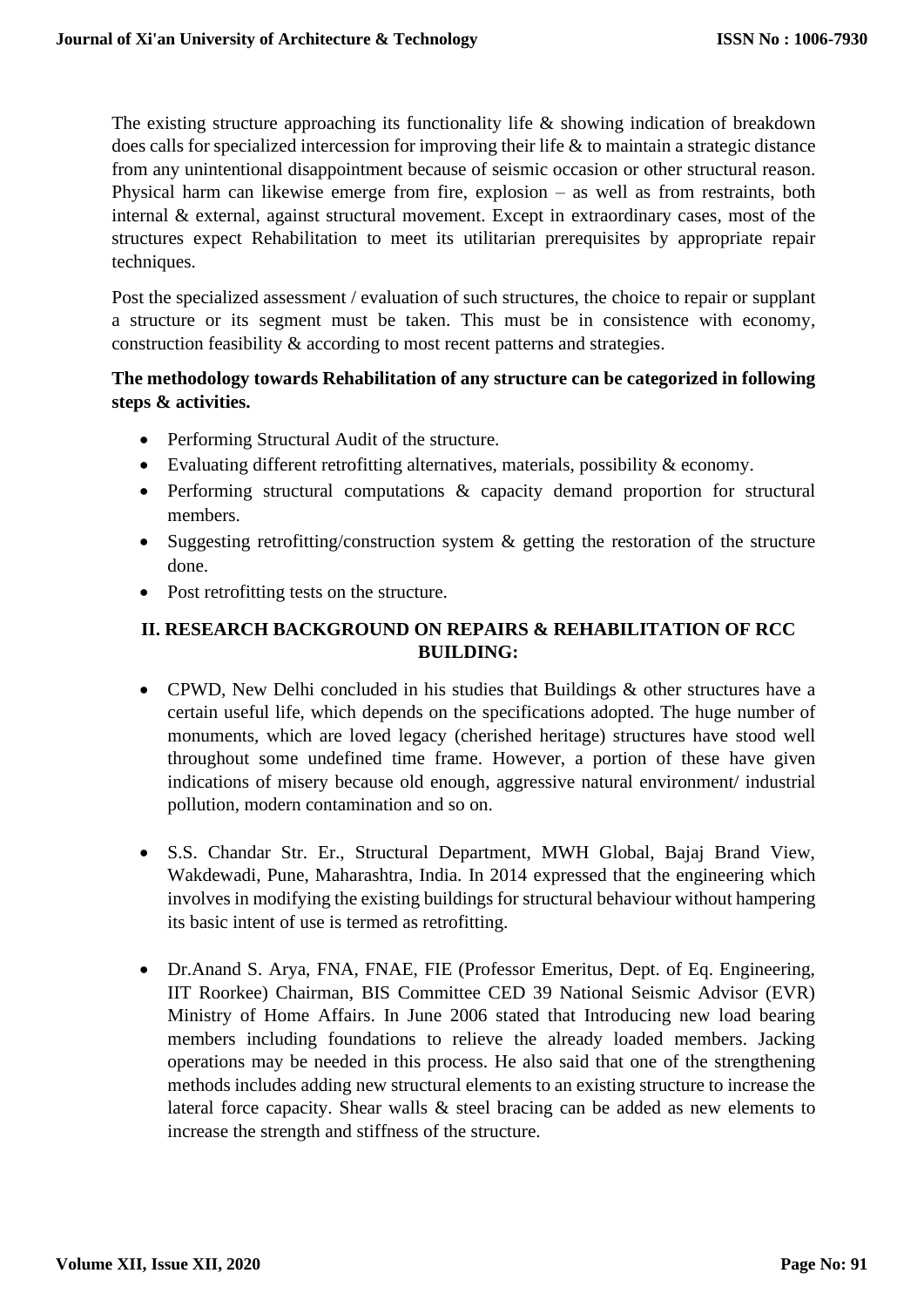- Shamim A. Sheikh, David DeRose, & Jamil Mardukhi concluded in his studies that because the damage to the building was partly caused by excessive differential foundation settlement, improvement in flexibility was one of the principle centres in planning the retrofitting plans, especially on account of beams showing indications of failure in shear. Another factor in the choice of the repair method was the proceeded with utilization of the structure for typical activities.
- Hemchandra Chaulagain in his paper Assessment of seismic strengthening solutions for existing low-rise RC structure in Nepal concluded that RC jacketing of columns increases significant deformation capacity. It confirms that RC jacketing is a very effective strengthening technique, leading to uniformly distributed values of strength  $\&$ stiffness of the strengthened column that are considerably higher than those of the original column. The measured hysteretic loops for the jacketed columns indicated good energy dissipation.

## **III. NEED OF STRUCTURAL REPAIRS & REHABILITATION:**

During design & development of any structures numerous precautions & steps are taken to avoids any harms during serviceability life. But if any how damage caused then we need structural repairs & Rehabilitation.

The need of structural repairs can emerge because of any of the accompanying reasons:-

- Faulty design of the structure.
- Low quality materials utilized.
- Improper execution and awful workmanship.
- Due to any side by construction or any adding  $&$  modifications in existing structures.
- Extreme enduring or due to changes in ecological conditions.
- Changes in seismic zones, inciting seismic retrofitting for critical structures like healthcare facilities, defence establishments etc.
- Improper utilization of structure. E.g. Increased loads etc.
- Changes in design codes. E.g. changes in the minimum grade of concrete to be utilized.
- Due to any explosion or because of serious degree of chemical attack.
- Ageing of the structure.

#### **IV. ADVANTAGES OF STRUCTURAL REPAIRS & REHABILITATION:**

- Strength: In case of lost strength, repairs should restore the strength.
- Economic: There are no detrimental effects on concrete  $\&$  on other structural  $\&$  nonstructural elements.
- Save environment: There is no uncovering of natural assets and less transportation. Also less land is utilised.
- Save time: There is no hanging tight for material accessibility.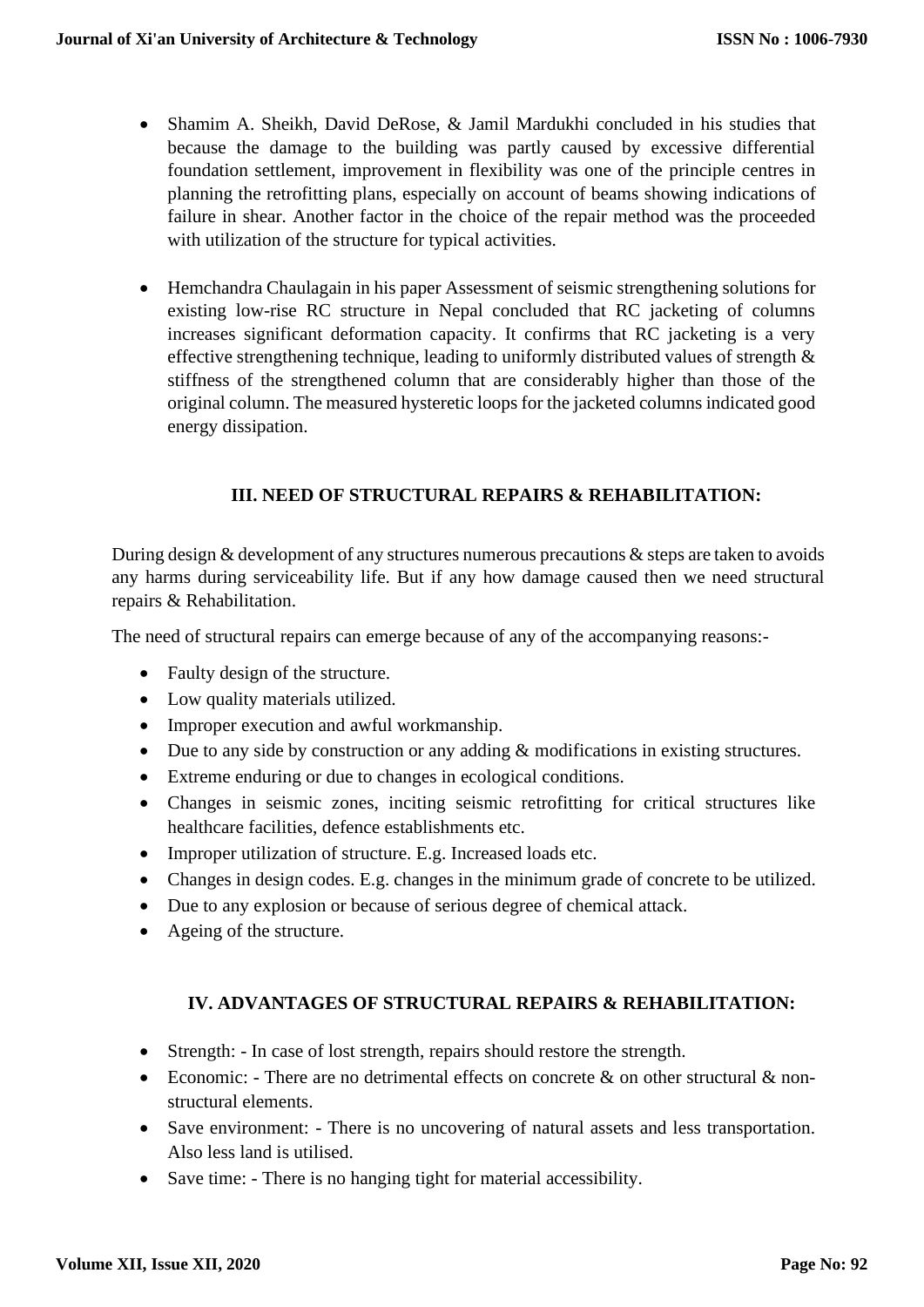- Sustainable: Less outflow of carbon because of less smashing.
- Less Noise, Dust and Debris.
- Ideal for short term jobs.
- Reduce the impact of squander materials on environment in terms of dust particles, disposed etc.

## **V. DISADVANTAGES OF STRUCTURAL REPAIRS & REHABILITATION:**

- Structural Repairs & Rehabilitation activities cannot be done during heavy rain or freezing conditions, since mortar will be severely affected.
- Repairs & Rehabilitation activities construction requires a good amount of time and adequate project planning. Depending on the type or Repairs & Rehabilitation activities, specialized manpower may be necessary.
- The stability of Repairs & Rehabilitation exercises relies totally upon their foundation. If any settling of the foundation happens, cracks are likely  $\&$  they should be repaired to prevent dampness infiltration & harm.
- Sometimes Structural Repairs & Rehabilitation exercises includes substantial materials such as bricks, stone and concrete blocks. These can't be transported in conventional vehicles, & in some cases they must be ordered from uncommon indexes, especially stones.
- Sometimes Structural Repairs & Rehabilitation activities involves of steel bars that may cause loss of historical material.
- Sometime because of dust respiratory problems arise in the workers involves in Repairs & Rehabilitation activities.

## **VI. TYPICAL STRUCTURAL REHABILITATION OR STRENGTHENING TECHNIQUES**

It is a general practice to have structural retrofitting to primarily restore or enhance either concrete or steel in the structure



Flowchart-1: Process of Repair and Rehabilitation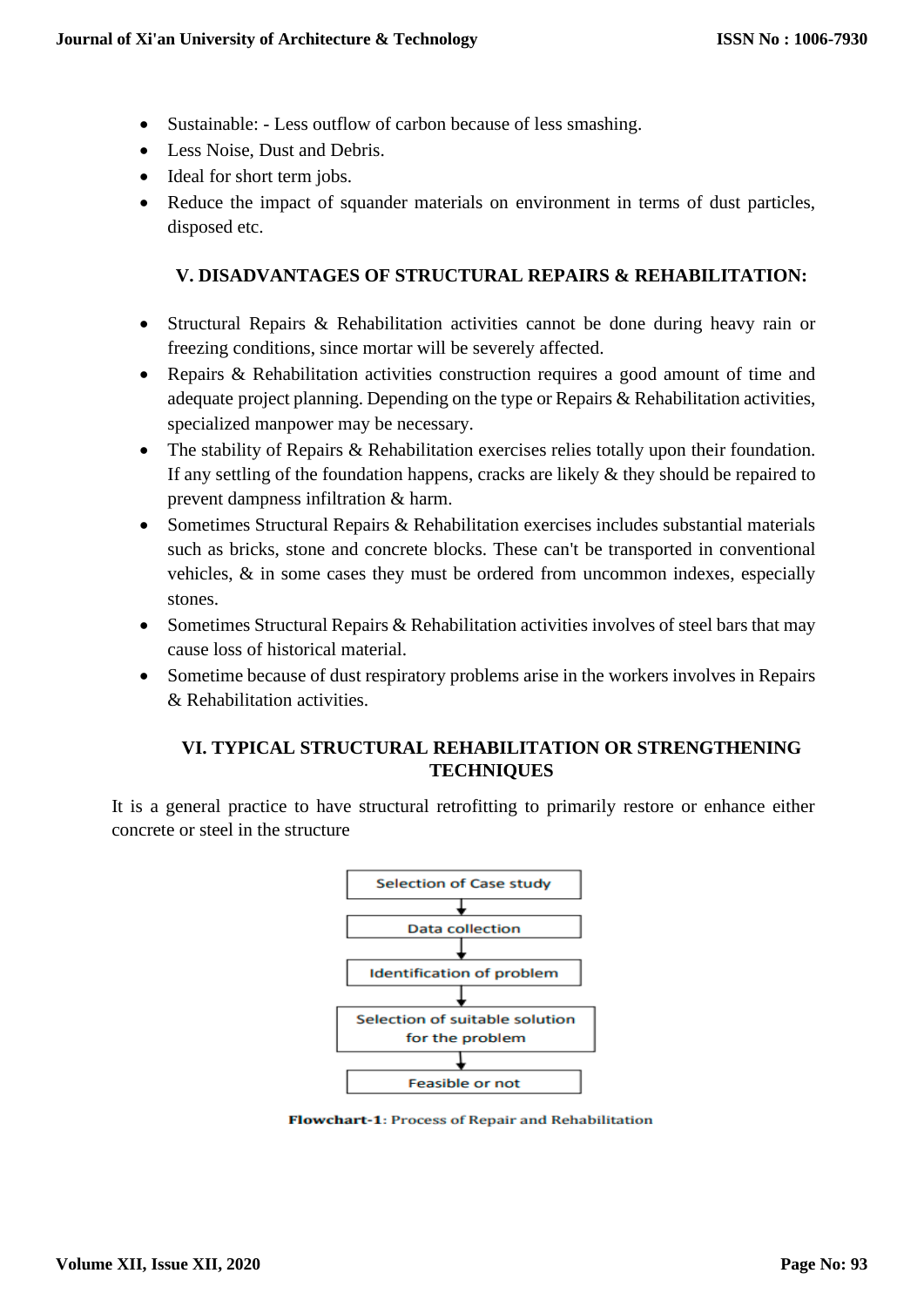## **The methodology towards rehabilitation of any structure can be categorized in following steps & activities.**

- Performing a Structural Audit of the structure.
- Evaluating different retrofitting choices, materials, possibility and economy.
- Performing structural calculations and capacity demand ratio for structural members,
- Re-design an existing structure using ETABS according to demand and analyzing the result with existing reports for ascertaining the seismic load carrying capacity of that structure.
- Suggesting retrofitting/construction system and getting the rehabilitation of the building done.
- Post retrofitting tests on the building.

There are primarily the following method used for the above said purpose.

- ❖ **Concrete**
- Jacketing of columns, beams & increasing slab thickness.
- Rehabilitation of cover and loose concrete.
- ❖ **Steel plates to improve the strength of the structure**.
- ❖ **Footings**
- Extension of footings.
- ❖ **Steel**
- Replacement of steel
- Fibre wrapping

#### **VII. SEISMIC REPAIRS & REHABILITATION TECHNIQUES**

System strengthening and stiffening are the most common seismic performance improvement strategies adopted concurrently for buildings with inadequate lateral force resisting systems. Typical systems employed by the authors during strengthening of earthquake-damaged buildings in India include the additional of new vertical elements, shear wall, braced frames & jacketing. Amidst all the retrofitting option, appropriate option can be selected on case-to-case basis after proper seismic evaluation and considering its merits & demerits, which are briefly discussed hereunder:

### **7.1 Shear Walls**

The introduction of shear walls into an existing concrete structure is extremely effective method of increasing both building strength and stiffness. A shear wall system is often economical and tends to be readily compatible with most existing concrete structures. However, the addition of shear walls to an existing structure can have some adverse impacts, like addition of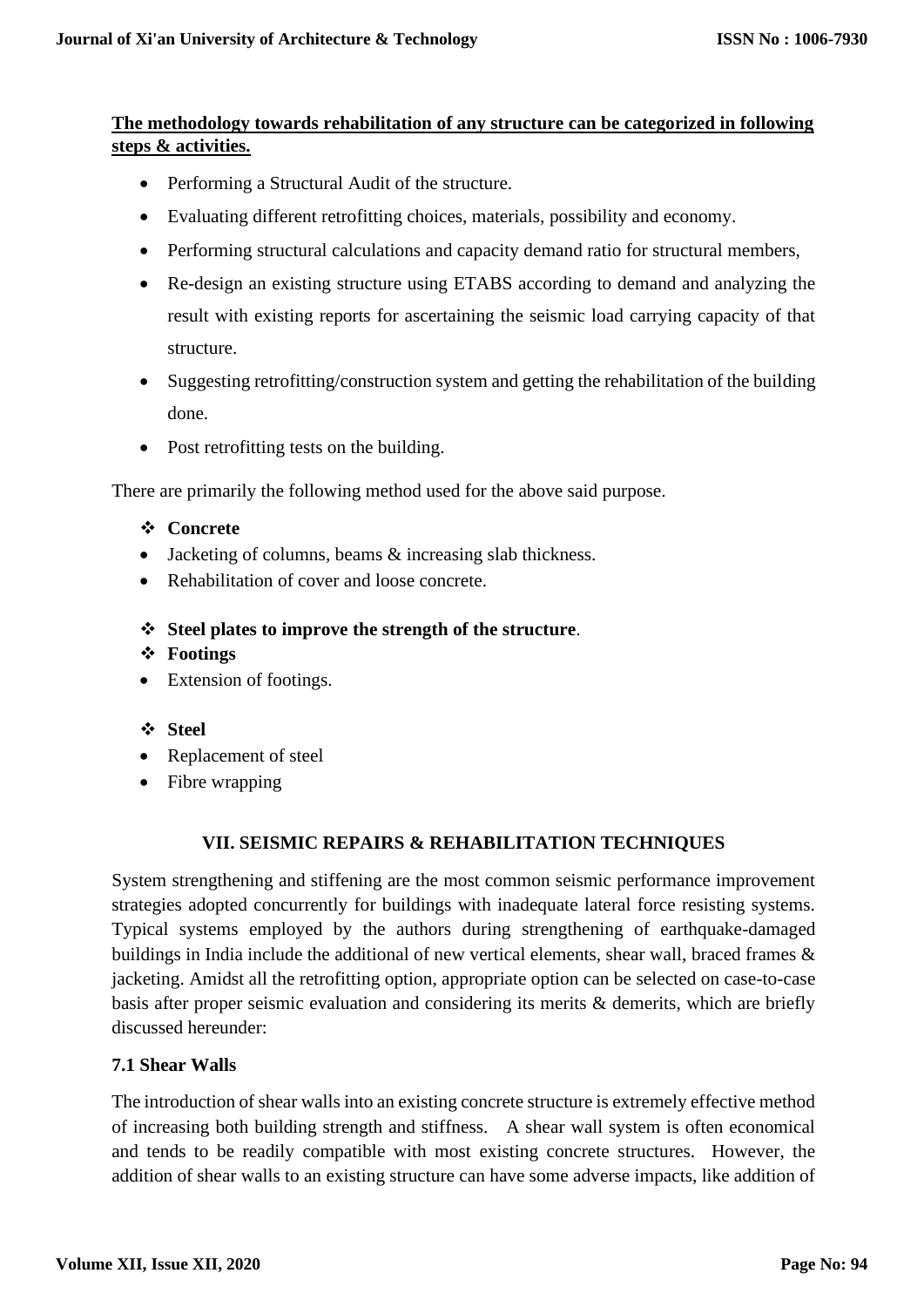large number of shear walls to a building can result in a significant increase in building mass and therefore increase seismic forces and strength requirements. Shear walls may often result in significant architectural impact through the loss of windows and the introduction of barriers within areas of floor space and also tend to produce large overturning forces at their bases that may require supplemental foundation work, which is often expensive.

### **7.2 Braced Frames**

Braced steel frames are another common method of enhancing lateral stiffness and strength of an existing building. However, it is not as popular in India as it is difficult to effectively attach braced frames to an existing RC frames. Typically, braced frames provide lower levels of stiffness and strength as that of shear walls, but they add far less mass to the structure and can be constructed with less disruption of services, less loss of light, and have a smaller effect on traffic patterns within the building.

### **7.3 Eliminating or Reducing Structural Irregularities**

Inconsistencies identified with dispersion of strength, stiffness and mass outcome in poor seismic Performance. Often these anomalies exist due to discontinuity of structural members. Straightforward expulsion of such discontinuities may diminish seismic interest on other structural Components to worthy levels. A viable measure to address vertical inconsistencies such as weak as well as soft storey is the expansion of shear walls and braced frames within the weak or soft storey. Braced frames and shear walls can also be adequately used to adjust stiffness and mass distribution within a storey to diminish torsional inconsistencies.

#### **7.4 Supplemental Damping and Isolation**

Seismic isolation & supplemental damping are quickly advancing flighty systems for improving seismic execution of structures. A general reaction of base isolation is decrease in demands on the components of the structure. This procedure is best for moderately stiff structure with low profiles & enormous mass contrasted with light, flexible structures. However, base isolation is technically complex & costly to implement. Energy scattering helps in generally decrease in displacements of the structure. This strategy is best in structures that are generally adaptable and have some inelastic deformation limit. Once more this strategy is technically complex, yet less expensive contrasted with base isolation.

## **VIII. NEW APPROACHES FOR SEISMIC REPAIRS & REHABILITATION.**

Immediately after the earthquake, the focus is drawn to repair the most vulnerable locations in the buildings by conventional repair cum strengthening schemes such as jacketing of ground storey columns, addition of shear walls etc. mainly governed by socio-economic considerations. However, these seismic retrofit schemes cannot be applied since one or more of the following conditions may often have higher priority in determining available repair scheme.

- Limit of construction space, period, & time
- Noise, vibration, dust during work
- Preservation of architectural & structural design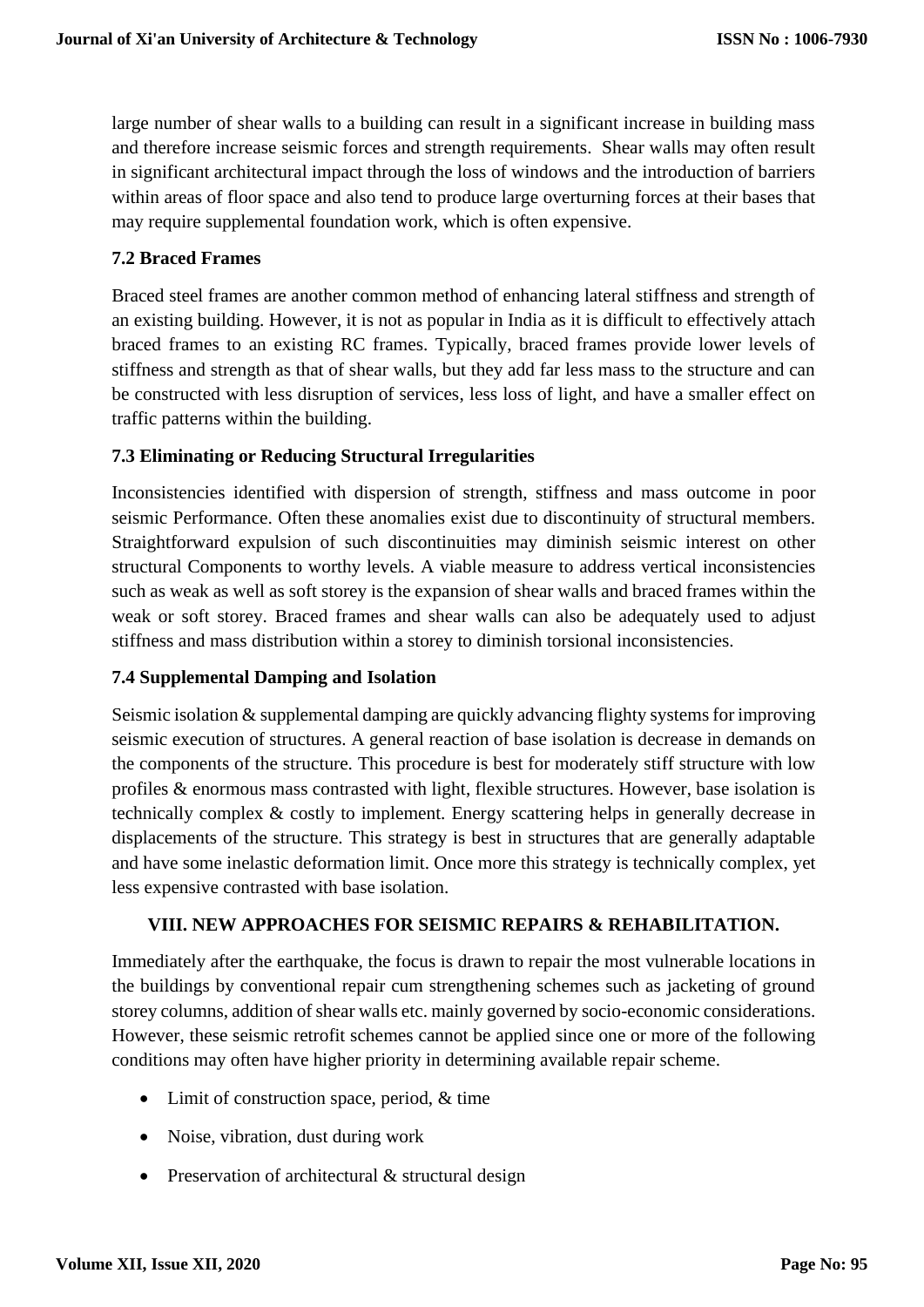- Functional performance as well as structural performance
- Serviceability during construction

Among many new technological options viz. seismic isolation, supplemental energy dissipation, active control, high performance materials available for retrofitting, cost constraint restrict the use of these techniques in Indian context. However, recently developed seismic retrofit technique, 'carbon fiber wrapping of structural members' has been implemented successfully at number of multistoried buildings during post rehabilitation work after Bhujearthquake despite of cost considerations. This enjoys edge over the conventional repairing techniques due to its speed of execution and durability. It is experimentally as well as analytically verified that the Carbon Fiber Wrapping around deficient columns and beams adds to confinement and thereby improve strength against flexure, shear and ductility.

#### **8.1 Carbon Fiber Jacketing of RC Columns**

The fiber wrapping system is a high strength hybrid woven fabric/epoxy composite made of E - glass & Kevlar / Aramid fibers embedded in an epoxy resin. This scheme basically aims at improving ductility of existing RC columns, which may fail in shear during seismic hazordus. The advantage of using carbon fiber jacketing is relatively easy for application; rapid execution; high strength to weight ratio; good resistance to corrosion and environmental degradation; tailor ability to adapt to any shape of the substrate concrete. However, the general methodology, design principles, & some test results for application of fiber wrap have been discussed elsewhere.

#### **8.2 Base Isolation**

This approach requires the insertion of compliant bearings within a single level of the building's vertical load carrying system, typically near its base. The bearings are designed to have relatively low stiffness, extensive lateral deformation capacity & may also have superior energy dissipation characteristics. Installation of an isolation system results in a substantial increase in the building's fundamental response period  $\&$ , potentially, its effective damping. Since the isolation bearings have much greater lateral compliance than does the structure itself, lateral deformation demands produced by the earthquake tends to concentrate in the bearings themselves. Together these effects result in greatly reduced lateral demands on the portion of the building located above the isolation bearings. However, this is not being practiced in India for post-earthquake rehabilitation.

#### **IX. CONCLUSIONS**

- ❖ Rehabilitation decrease the vulnerability of harms of an existing structure during a future seismic tremor. It means to fortify a structure to fulfil the necessities of the current codes for seismic plan.
- ❖ In this regard, seismic repairs is beyond traditional repairs or even rehabilitation. The standards of seismic repairs allude to the goals, objectives & steps.